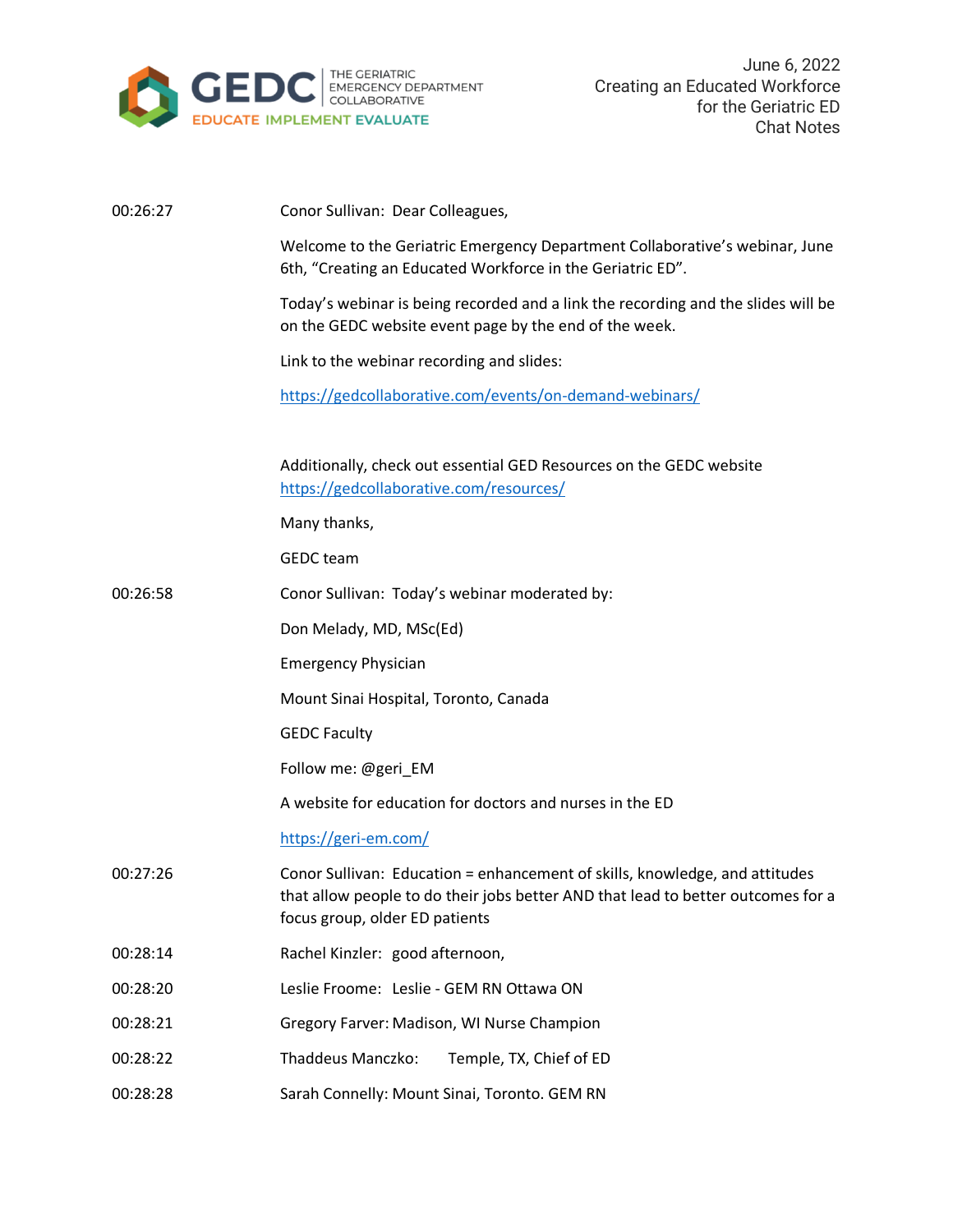

| 00:28:30 | Deanna Kollmann:                         | Cincinnati VA Medical Center, Nurse                                               |
|----------|------------------------------------------|-----------------------------------------------------------------------------------|
| 00:28:33 | Stephanie Black:                         | Durham, NC, ED Nurse Mgr                                                          |
| 00:28:35 | Rachele Crawford:                        | Jackson MI, PACT SW                                                               |
| 00:28:37 | <b>Melanie Dauncey:</b>                  | GEM Nurse, Oakville Ontario Canada                                                |
| 00:28:40 |                                          | Lucy Hormberg: Lucy Hormberg- St. Louis Missouri, VA emergency doc                |
| 00:28:42 | Eric Isaacs:                             | Eric Isaacs. San Francisco General Hospital GED Director                          |
| 00:28:44 | Todd James:                              | UC San Francisco, California, Geriatrician                                        |
| 00:28:47 | Check out GEDCOLLABORATIVE.com           | Conor Sullivan: If you share our vision, your ED can join us, currently for free. |
|          | Follow us: @theGEDC.                     |                                                                                   |
|          |                                          | Additionally, please review the GEDC Partnership Criteria and Application.        |
|          |                                          | https://gedcollaborative.com/partnership/                                         |
| 00:28:52 | Hospitalist                              | Michelle Wade: Nurse Practitioners in Vermont, Critical Access Hospital, Lead     |
| 00:28:54 | Birmingham                               | Courtney Hall: RN Program Development Manager - University of Alabama at          |
| 00:28:58 |                                          | Kevin Corcoran: Syracuse, NY Director GED                                         |
| 00:28:58 | Maria Boyes:<br>Ontario                  | Maria Boyes, Clinical Nurse Specialist-Geriatrics, Cambridge                      |
| 00:28:59 | Cheryl Brunk:                            | Northern California, Alzheimer's Association, Health Systems                      |
| 00:29:00 | Charles Maddow:                          | Houston, Charles Maddow, Dir. Emergency Geriatrics                                |
| 00:29:01 | <b>Health System</b>                     | Rachel Kinzler: Rachel Kinzler GEMS APRN at Bridgeport Hospital, Yale NH          |
| 00:29:02 |                                          | Ann Vo: GEM, Mount Sinai Hospital Toronto                                         |
| 00:29:03 |                                          | Deb Tomasino: Yale, New Haven, CT, Researcher Associate                           |
| 00:29:05 | Allie Piatkowski:<br>Toronto, ON, Canada | Project Manager, GEM, University Health Network,                                  |
| 00:29:09 |                                          | Vickie Moore: Vickie Moore RN. Nurse Champion. Asheville NC at CGVAMC             |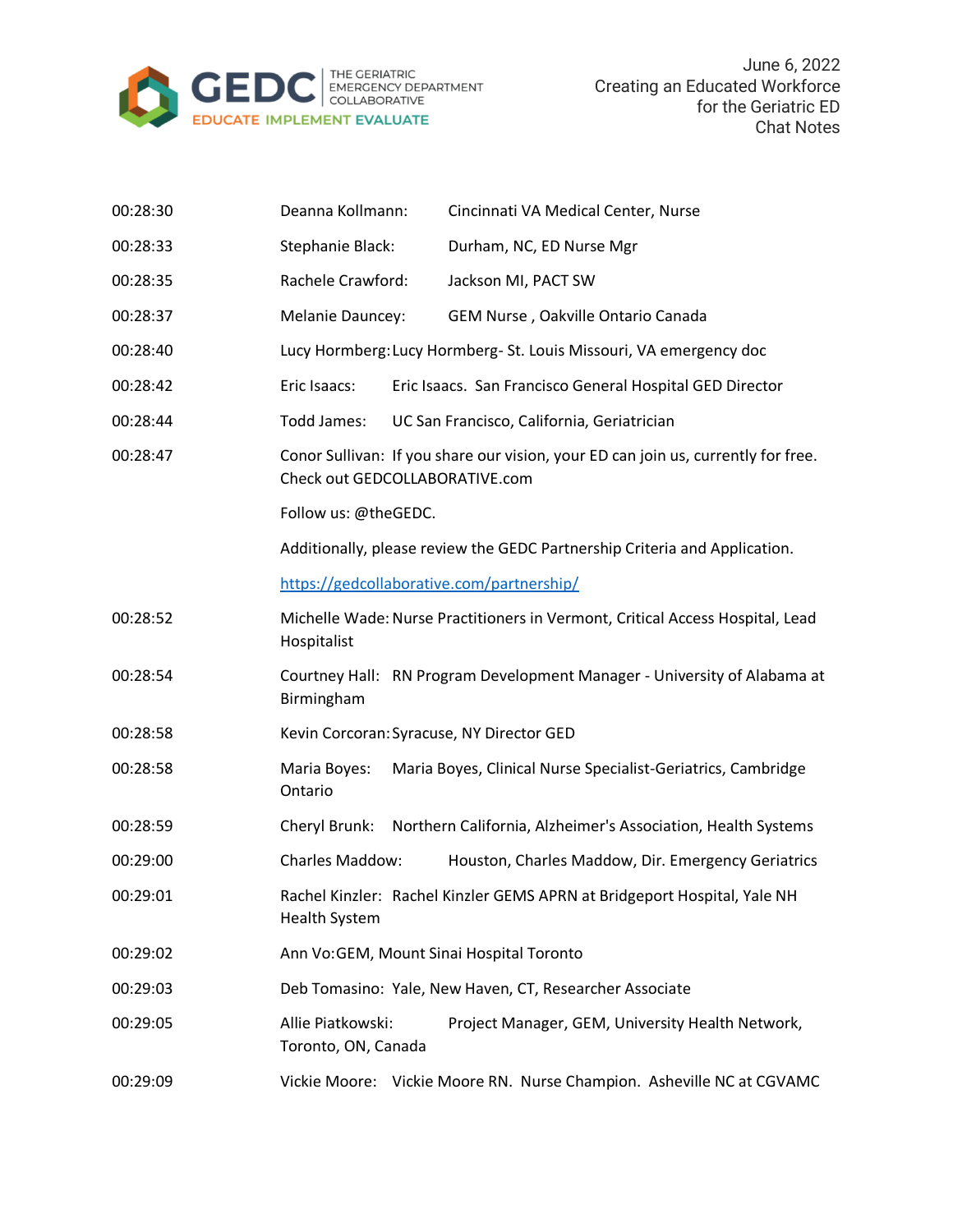

## 00:29:10 Sari Shuman: Chicago, IL RTI International, Co-Director National Alzheimer's and Dementia Resource Center

00:29:10 Conor Sullivan: The GEDC is generously supported by the John A. Hartford Foundation and the Gary and Mary West Foundation. Thank you!

The John A. Hartford Foundation

<https://www.johnahartford.org/>

Follow us: @johnahartford

The 4Ms framework and Joining the Age Friendly Health System group

[http://www.ihi.org/Engage/Initiatives/Age-Friendly-Health-](http://www.ihi.org/Engage/Initiatives/Age-Friendly-Health-Systems/Pages/default.aspx)[Systems/Pages/default.aspx](http://www.ihi.org/Engage/Initiatives/Age-Friendly-Health-Systems/Pages/default.aspx)

West health Resources Page

<https://www.westhealth.org/>

Follow us: @WestHealth

West's specific work around GEDs here: [https://www.westhealth.org/geriatric](https://www.westhealth.org/geriatric-emergency-care/)[emergency-care/](https://www.westhealth.org/geriatric-emergency-care/)

| 00:29:14 | Debbie Simpson:                    | Dorn VA, Columbia SC, ER Physician                           |
|----------|------------------------------------|--------------------------------------------------------------|
| 00:29:18 | Marcus Nicholson:                  | Marcus Nicholson Baltimore MD                                |
| 00:29:24 | robbie besel:                      | Northern Navajo Medical Center, Shiprock, NM                 |
| 00:29:26 | Colleen McQuown:<br>Cleveland Ohio | Colleen McQuown, Louis Stokes Cleveland VAMC,                |
| 00:29:26 | https://www.johnahartford.org/     | Jane Carmody: New York City. The John A. Hartford Foundation |
| 00:29:53 |                                    | Emily Weaver: West Health Institute, La Jolla, CA            |
| 00:30:18 | Suzie Ryer:<br>(Milwaukee, WI      | Suzie Ryer, Project Coordinator, Advocate Aurora Health      |
| 00:30:32 | Michael McCormick:                 | SHSCT, Northern Ireland                                      |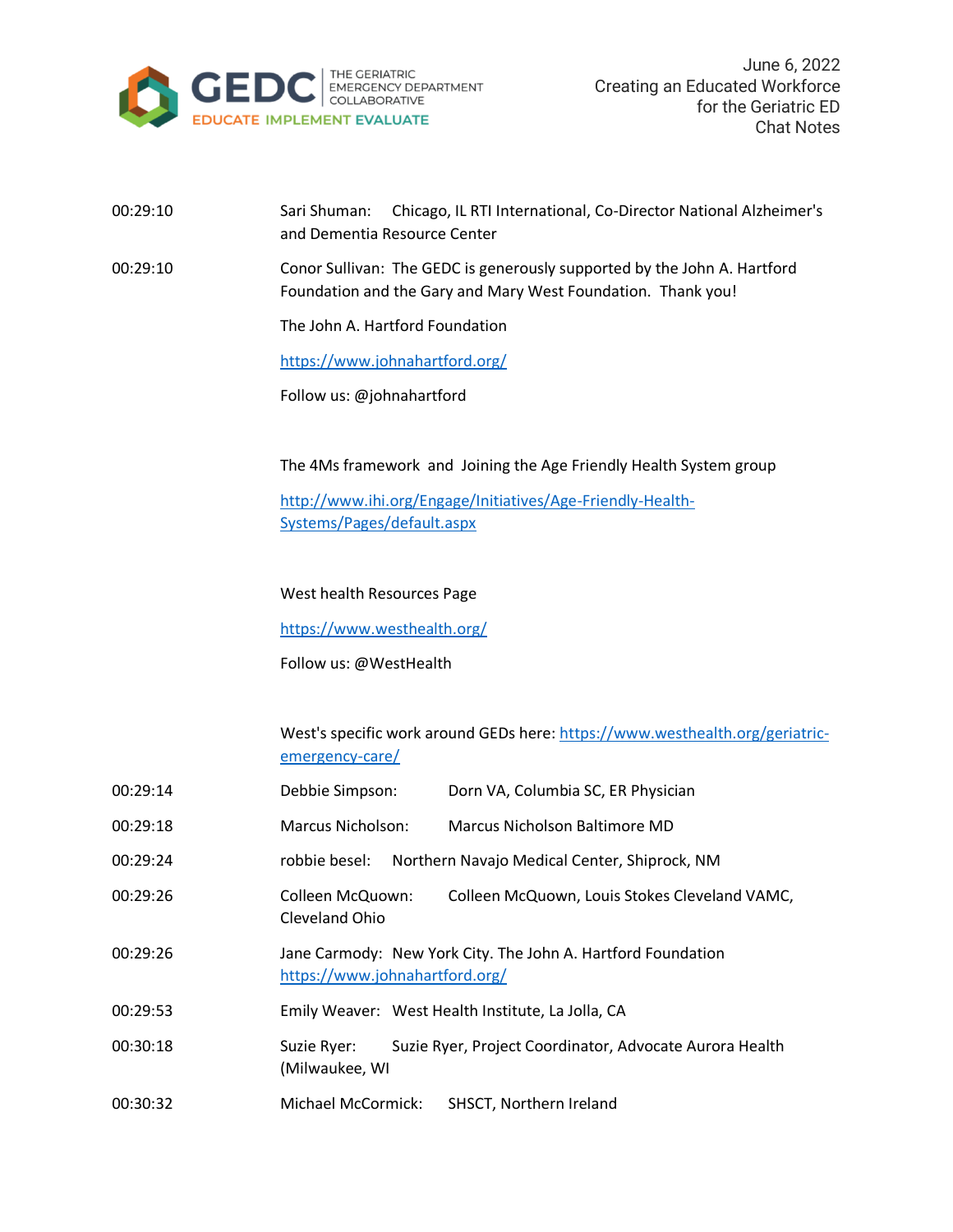

| 00:30:34 | Muskoka ON                                                   | Julie Carthew: Geri Medicine NP Specialized Geri Services North Simcoe                                                                      |
|----------|--------------------------------------------------------------|---------------------------------------------------------------------------------------------------------------------------------------------|
| 00:30:55 | Michael Malone:                                              | Michael Malone, MD. Advocate Aurora Health                                                                                                  |
| 00:30:59 | Amy Boehm:                                                   | Amy Boehm, Health Systems Director - Alzheimer's Association<br>(specifically supporting health systems in Michigan, Ohio, & West Virginia) |
| 00:31:02 | RuthAnn Craven:                                              | RuthAnn Craven, Program Manager with HANYS                                                                                                  |
| 00:31:13 | ortho-trauma and geriatric medicine.                         | Kathleen Breda: Cedars-Sinai in LA. Geriatric Fracture Program. Specialize in                                                               |
| 00:31:14 | Health                                                       | aaron malsch: Aaron Malsch RN, Geri ED Program Manager. Advocate Aurora                                                                     |
| 00:31:21 | Patrice Hall:                                                | Southern CA, Alzheimer's Association, Health Systems                                                                                        |
| 00:31:56 | Joel Gernsheimer:                                            | Joel Gernsheimer, MD, FACEP, SUNY Downstate/Kings<br>County Medical Centers, Senior Educational Faculty                                     |
| 00:32:29 | Marie-Pier Lanoue:                                           | Marie-Pier Lanoue, FRCPC, I am the geriatric emergency<br>medicine fellow at University of Toronto, Canada                                  |
| 00:32:42 | Don Gentry:                                                  | Don Gentry Assistant Nurse Manager, Baltimore VA ED.                                                                                        |
| 00:32:44 |                                                              | Martine Sanon: Martine Sanon, MD; Mount Sinai Hospital NYC.                                                                                 |
| 00:32:47 | Eirin Ward:                                                  | NNMC Shiprock, NM                                                                                                                           |
| 00:33:02 | St. Louis School of Medicine                                 | Christopher Carpenter: Physician, St. Louis Missouri, Washington University in                                                              |
| 00:33:04 | Marie-Pier Lanoue:                                           | Marie-Pier Lanoue, FRCPC, I am the geriatric emergency<br>medicine fellow at Univeristy of Toronto, Canada                                  |
| 00:33:29 | Rebecca Schonnop:<br>Fellow, Alberta Canada                  | Rebecca Schonnop, EM Physician and past GeriEM                                                                                              |
| 00:33:34 | Levon Aharonyan:<br>Emergency Department, Beverly Hills, CA. | Levon Aharonyan, Geriatric Nurse Cedars-Sinai                                                                                               |
| 00:33:42 | Rebecca Schonnop:<br>Fellow, Alberta Canada                  | Rebecca Schonnop, EM Physician and past GeriEM                                                                                              |
| 00:33:42 | Audrey Lam:                                                  | Cedars-Sinai Emergency Department, CA                                                                                                       |
| 00:33:47 |                                                              | Conor Sullivan: Knowles' Adult Learning Theory:                                                                                             |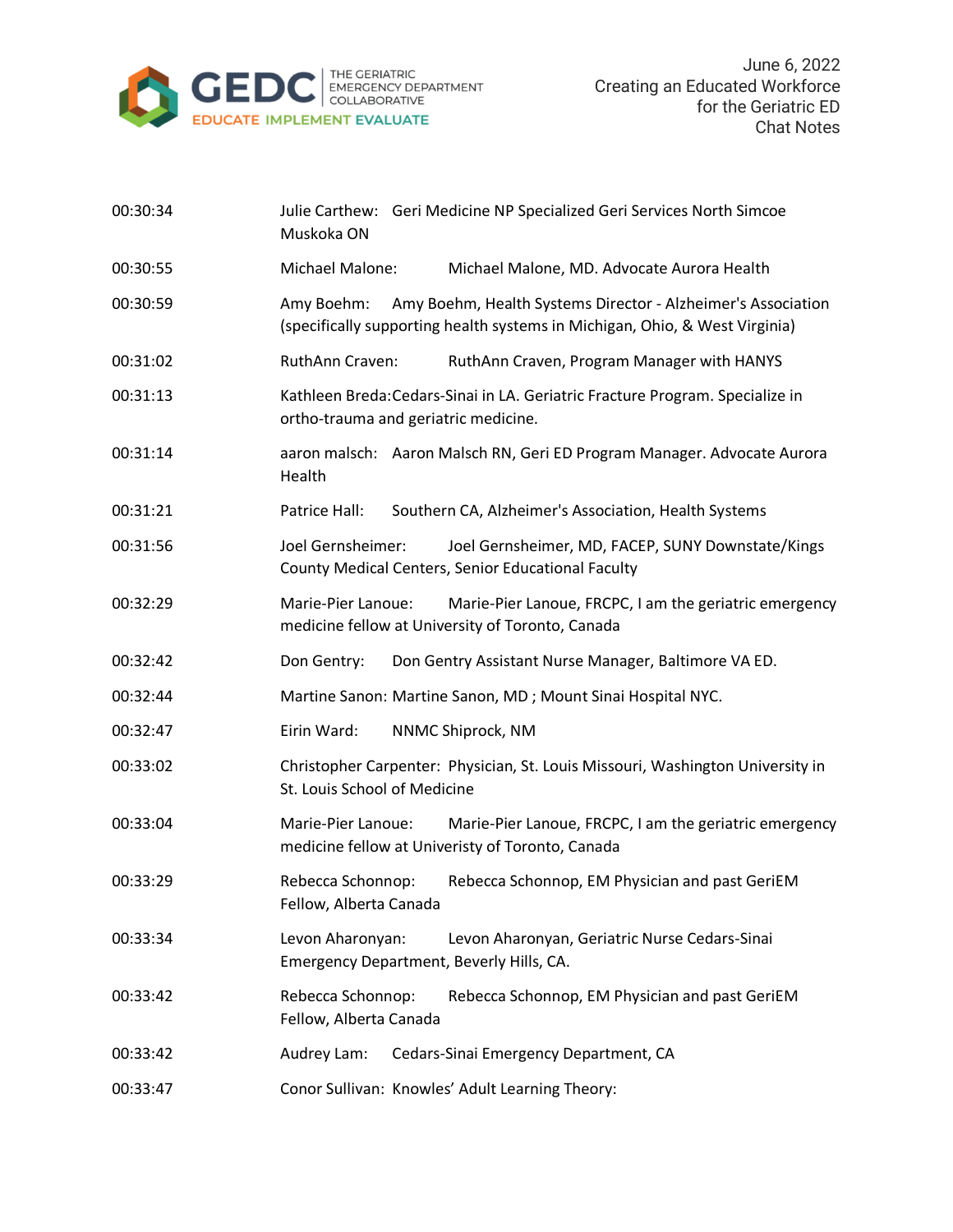

|          | 1. Adult learners are self-directed                                                                                                                                                                                                                                                                                                                                                                                         |
|----------|-----------------------------------------------------------------------------------------------------------------------------------------------------------------------------------------------------------------------------------------------------------------------------------------------------------------------------------------------------------------------------------------------------------------------------|
|          | 2. Adult learners build on previous experience                                                                                                                                                                                                                                                                                                                                                                              |
|          | 3. Adult learners are task-oriented.                                                                                                                                                                                                                                                                                                                                                                                        |
|          | 4. Adult learners are problem-solvers.                                                                                                                                                                                                                                                                                                                                                                                      |
|          | 5. Adult learners are internally motivated.                                                                                                                                                                                                                                                                                                                                                                                 |
|          |                                                                                                                                                                                                                                                                                                                                                                                                                             |
|          | References:                                                                                                                                                                                                                                                                                                                                                                                                                 |
|          | · Knowles, M. (1984). The Adult Learner: A Neglected Species (3rd Ed.). Houston,<br>Gulf Publishing.<br>TX:                                                                                                                                                                                                                                                                                                                 |
|          | · Knowles, M. (1984). Andragogy in Action. San Francisco: Jossey-Bass.                                                                                                                                                                                                                                                                                                                                                      |
| 00:34:27 | Tony Rosen, EM Physician, Weill Cornell Medicine / NewYork-<br>Tony Rosen:<br>Presbyterian Hospital, New York City, NY                                                                                                                                                                                                                                                                                                      |
| 00:38:12 | There is an "Aging Suit" that you can buy -- but as Pam<br>Don Melady:<br>describes, you can create this yourself.                                                                                                                                                                                                                                                                                                          |
| 00:39:03 | Don Melady:<br>We do a simulation session with our EM residents where they<br>do those things in the aging suit. They love it -- and it really changed their<br>perspective                                                                                                                                                                                                                                                 |
| 00:39:46 | This really address the "attitudes" part of education.<br>Don Melady:                                                                                                                                                                                                                                                                                                                                                       |
| 00:41:25 | Leon Petruniak: have used heavy work gloves - tactile. Sorel winter boots -<br>mobility/balance/proprio. Heavy lens work glasses - vision.                                                                                                                                                                                                                                                                                  |
| 00:41:56 | Yes to the geri suits! We created our own geri suits at<br>Allie Piatkowski:<br>UHN (Toronto) - also much more cost effective than buying the pre-assembled<br>ones. Very successful with students, residents, and staff. We used it to test the<br>design and patient flow of our new Rapid Assessment Centre we were building.<br>Would be happy to share more about our experience and process for anyone<br>interested. |
| 00:42:14 | Don Melady:<br>Also putting weights on wrists and ankels to simulate<br>sarcopenia and elastic bandages on knees and elbows to mimic stiffness.                                                                                                                                                                                                                                                                             |
| 00:42:26 | To increase staff buy in with Geriatric ED care, consider<br>Ula Hwang:<br>simulating the experience an older ED patient goes through experience:                                                                                                                                                                                                                                                                           |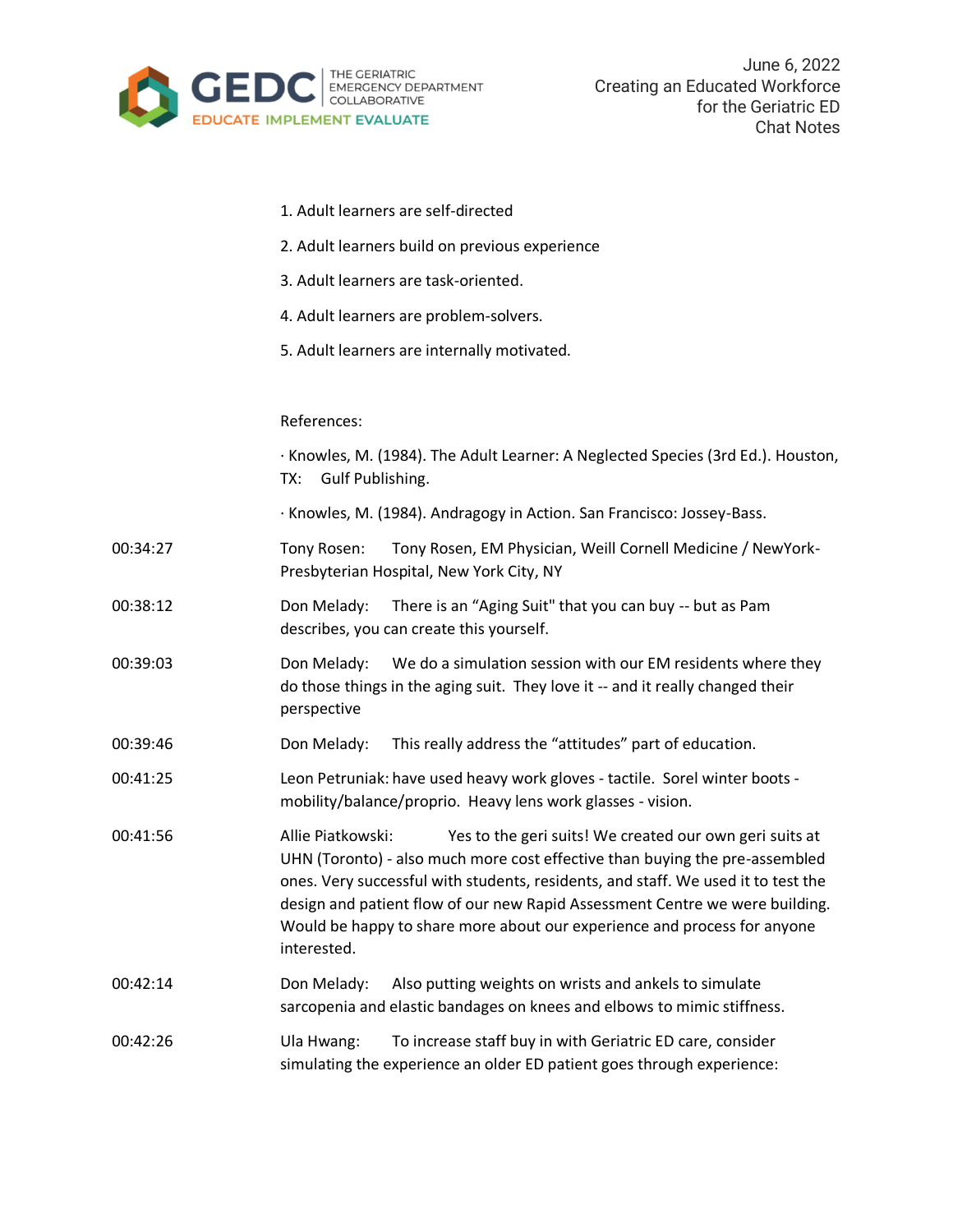

|          | - Virtual dementia experience (glasses, giving tasks (like reading and signing),<br>simulating muffled hearing with cotton in ears and holding conversations,<br>having staff attempt to take tictacs out of pill boxes) |
|----------|--------------------------------------------------------------------------------------------------------------------------------------------------------------------------------------------------------------------------|
| 00:43:23 | small group learning usually leverages the knowledge of the<br>Don Melady:<br>crowd where adult learners are teaching other adult learners.                                                                              |
| 00:43:42 | Conor Sullivan: Pamela Martin, APRN-BC, GS-C                                                                                                                                                                             |
|          | <b>Geriatric Emergency Medicine</b>                                                                                                                                                                                      |
|          | Yale New Haven Health                                                                                                                                                                                                    |
|          | <b>Department of Geriatrics</b>                                                                                                                                                                                          |
|          | <b>GEDC Core Faculty</b>                                                                                                                                                                                                 |
|          | A few helpful resources:                                                                                                                                                                                                 |
|          | https://enau.ena.org/Listing/GENE-Geriatric-Emergency-Nursing-Education-<br>Level-I-Introduction-to-Geriatrics-893                                                                                                       |
|          | and https://nicheprogram.org/                                                                                                                                                                                            |
| 00:44:06 | Conor Sullivan: See The Person                                                                                                                                                                                           |
|          | From Calgary South Health Campus:                                                                                                                                                                                        |
|          | Dr. Marge McGillivray, Geri ED lead                                                                                                                                                                                      |
|          | Paige Guinn, Geri ED nurse practitioner                                                                                                                                                                                  |
|          | Jennifer Yeung and Theresa Gutierrez, Senior Health Educators                                                                                                                                                            |
| 00:45:00 | Kevin Biese:<br>is there a guide to doing the sensation/experience training Pam<br>described? May help folks like me and our team copy this great approach                                                               |
| 00:46:52 | Pam Martin:<br>We had no money to support our educational endeavors so we<br>used had to be resourceful in creating the experience with limited budget.                                                                  |
| 00:48:11 | Any ideas on creative ways to simulate the "age suit' without<br>Susan Bower:<br>spending hundreds/thousands of dollars?                                                                                                 |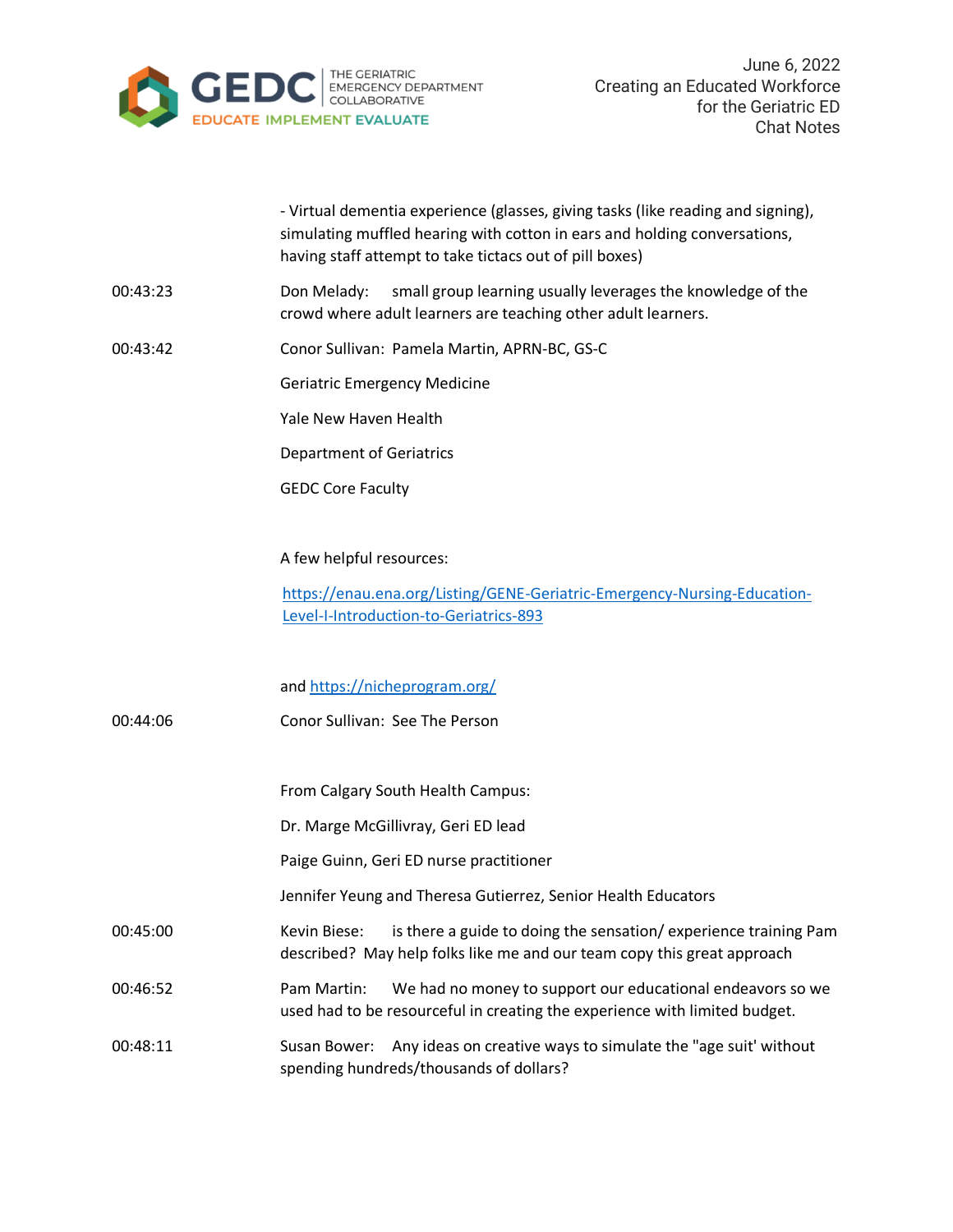

| 00:48:29 | Kevin, several experiences come up if you google virtual<br>Pam Martin:<br>dementia experience. If you would like more information on how we did ours<br>with limited funding, I'm happy to share.                                                                                                                              |
|----------|---------------------------------------------------------------------------------------------------------------------------------------------------------------------------------------------------------------------------------------------------------------------------------------------------------------------------------|
| 00:48:53 | Allie Piatkowski:<br>Happy to share our resources. We were able to put 5<br>suits together for under \$1000 (CAD)                                                                                                                                                                                                               |
| 00:50:39 | Melanie Dauncey:<br>It focused on Identifying the unmet need?                                                                                                                                                                                                                                                                   |
| 00:51:05 | Conor Sullivan: Maura Kennedy, MD, MPH                                                                                                                                                                                                                                                                                          |
|          | <b>Director Geriatric Emergency Medicine</b>                                                                                                                                                                                                                                                                                    |
|          | Massachusetts General Hospital                                                                                                                                                                                                                                                                                                  |
|          | <b>GEDC Teaching Faculty</b>                                                                                                                                                                                                                                                                                                    |
| 00:51:11 | Don Melady:<br>Dr. Alice Gray and Alie Piatkowski might volunteer to do a blog<br>post on using the Aging Suits in education.                                                                                                                                                                                                   |
| 00:51:29 | Leslie Froome: Allie - I would love to see your resources! Thanks so much for<br>offering :)                                                                                                                                                                                                                                    |
| 00:51:38 | Conor Sullivan: https://gedcollaborative.com/toolkit/ed-del-change-package-<br>and-toolkit/                                                                                                                                                                                                                                     |
|          | ED-DEL Change Package and Toolkit - GEDC                                                                                                                                                                                                                                                                                        |
|          | ED-DEL Development. Delirium is a common and deadly problem in the<br>emergency department affecting up to 30% of older adult patients. The 2013<br>Geriatric Emergency Department guidelines were developed to address the<br>unique needs of the growing older population and identified delirium as a high<br>priority area. |
|          | https://gedcollaborative.com                                                                                                                                                                                                                                                                                                    |
|          | Generously supported by West Health and leveraged by the expertise of GEDC<br>teaching faculty. Thank you!                                                                                                                                                                                                                      |
| 00:51:50 | Don Melady:<br>Dr. Inouye was invited to participate today but she declined to<br>attend her son's MD/PhD graduation! She sends her greetings.                                                                                                                                                                                  |
| 00:53:11 | Conor Sullivan: "we don't know we don't know":                                                                                                                                                                                                                                                                                  |
|          | the RN data is from a letter to the editor at:<br>https://doi.org/10.1016/j.jen.2021.10.005                                                                                                                                                                                                                                     |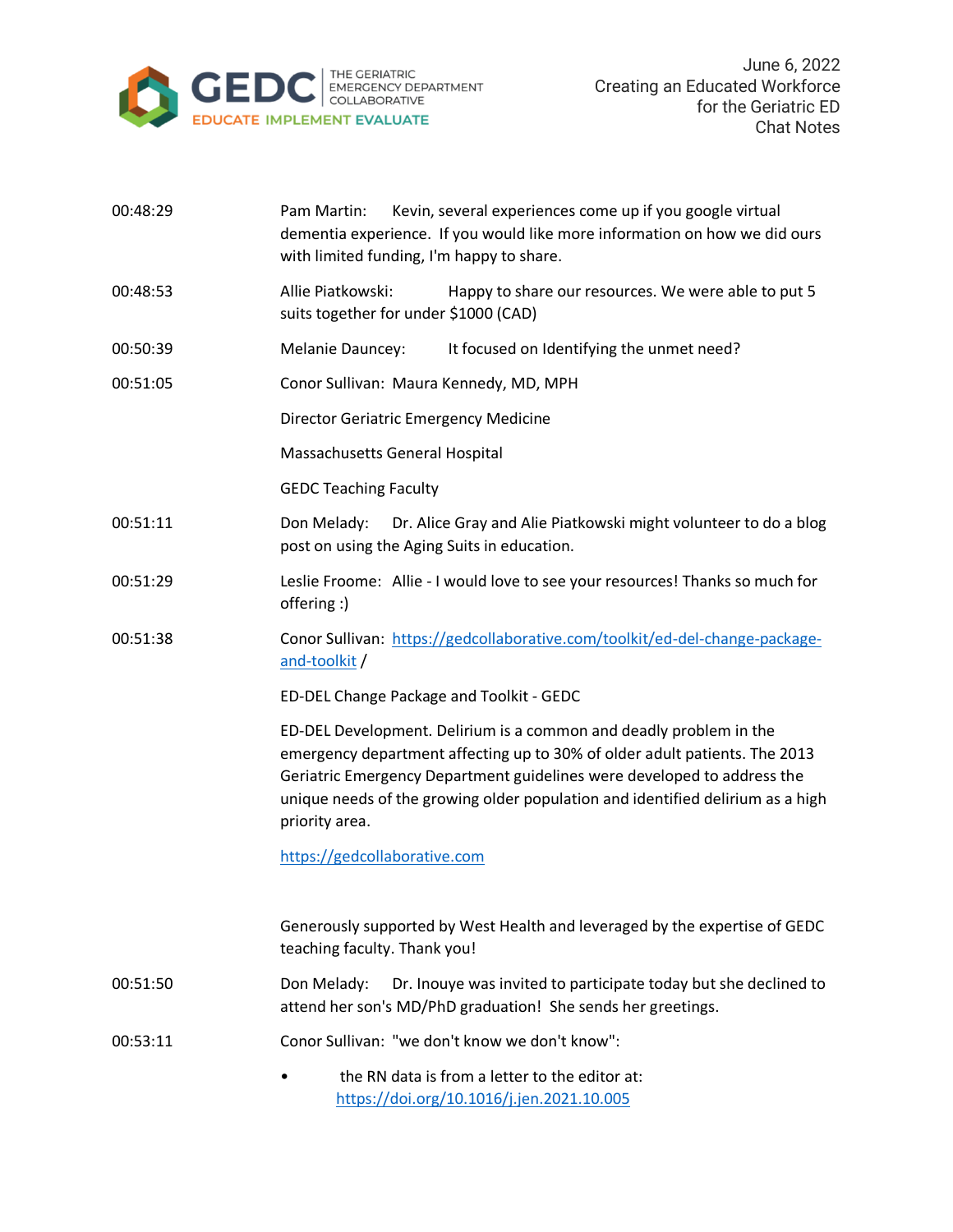

| $\bullet$ | and the MD data is in a JGEM publication at: |
|-----------|----------------------------------------------|
|           | https://doi.org/10.17294/2694-4715.1010      |

## A few points to consider:

- We don't know what we don't know
- Address why this matters
- Who is delivering the education
- How education is delivered

Think about how the education can be delivered – and try to make it

- Multifaceted
- Memorable
- And easy

| 00:53:21 | The entire workshop was 2 hours and covered many<br>Marge McGillivray:         |
|----------|--------------------------------------------------------------------------------|
|          | topics. The trainers were PAC trained (positive approach to care) We covered   |
|          | processes of normal aging and dementia and delirium. We incorporated the       |
|          | ABCDs of agitation within the course that focused on unmet care needs, which   |
|          | in some circumstances were able to modify the patient's behaviour.             |
|          | Communication skills, and ways to avoid triggering the patient, how to provide |
|          | sensitive care, and how to redirect wandering patients. Discussed when to      |
|          | reorient and when to participate in the patients reality.                      |
|          |                                                                                |

- 00:53:24 Don Melady: Education is necessary but not sufficient. The education intervention needs to fit into a system of care.
- 00:53:40 Pam Martin: Delirium education explain the "WHY" and "HOW" it impacts the ED staff. S
- 00:54:04 Don Melady: Good education always starts with a needs assessment.
- 00:54:31 Pam Martin: Hypoactive delirium = "my good patient"
- 00:54:49 Marge McGillivray: With regards to convincing leadership. We first identified key allies within leadership and built relationships with those leaders. They had experience with the 8 hour See the Person workshop. Our adaptation of the full day course to focus the scope to address challenging ED scenarios allowed us to deliver a more manageable and high yield 2 hour workshop.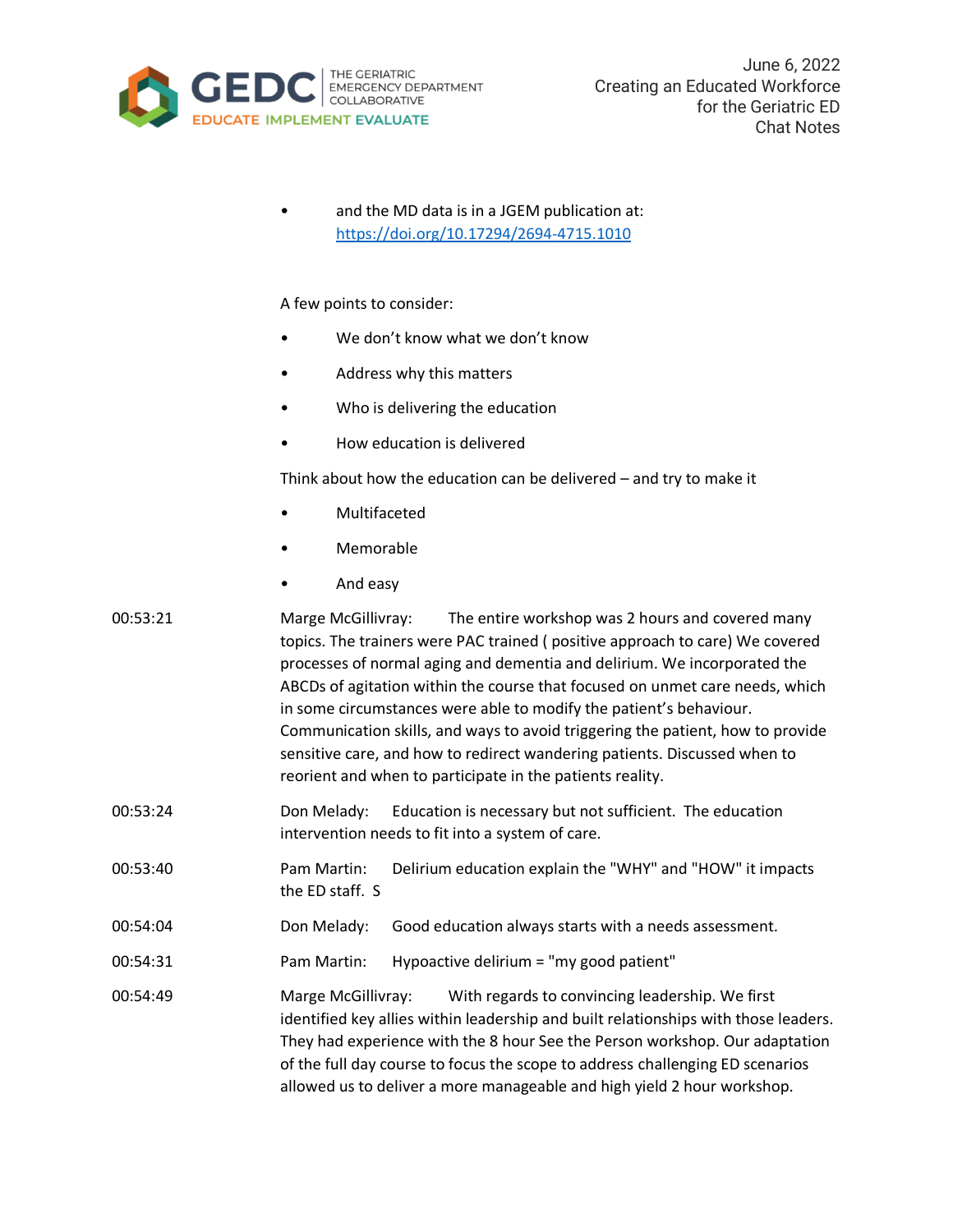

| 00:55:31 | Conor Sullivan: Please check out above special GEDC Webinar Resource:                                                                                                                                                                                                                                                                                                                                                                                                                                                                                                                                                                                                                                           |
|----------|-----------------------------------------------------------------------------------------------------------------------------------------------------------------------------------------------------------------------------------------------------------------------------------------------------------------------------------------------------------------------------------------------------------------------------------------------------------------------------------------------------------------------------------------------------------------------------------------------------------------------------------------------------------------------------------------------------------------|
|          | Creating an Educated Workforce for the Geriatric ED                                                                                                                                                                                                                                                                                                                                                                                                                                                                                                                                                                                                                                                             |
|          | Dr. Maura Kennedy, MD, MPH                                                                                                                                                                                                                                                                                                                                                                                                                                                                                                                                                                                                                                                                                      |
|          | Division Chief, Geriatric Emergency Medicine                                                                                                                                                                                                                                                                                                                                                                                                                                                                                                                                                                                                                                                                    |
|          | Massachusetts General Hospital                                                                                                                                                                                                                                                                                                                                                                                                                                                                                                                                                                                                                                                                                  |
| 00:55:54 | Christopher Carpenter: @MauraKennedy - since direct evidence is lacking for<br>>90% of what we believe in emergency medicine (see<br>https://onlinelibrary.wiley.com/doi/10.1111/acem.14494 ), how do you provide<br>the "WHY" to learners when conclusive (or sometimes when any) evidence is<br>lacking? Delirium for example has very little ED evidence to demonstrate the<br>benefits of screening<br>(https://agsjournals.onlinelibrary.wiley.com/doi/10.1111/jgs.17740).                                                                                                                                                                                                                                 |
| 00:55:54 | To answer Don's questions. We had to identify and build<br>Paige Guinn:<br>relationships with key allies in leadership who share a common purpose. We<br>had initially advocated for the full 8 hour session but that was not going to be a<br>untenable request. We presented a plan for the 2 hours session that focused on<br>ED cases and needs. One of our Patient Care Managers was familiar with the 8<br>hour course due to her prior experience as a manager on an inpatient ward.<br>She was very supportive of the idea to develop an ED focused 2 hour workshop<br>that could be realistically funded and staffed. Overall, it was timing<br>adaptability, flexibility, creativity and persistence. |
| 00:56:58 | Multimodal education is essential -- also for making it "real".<br>Don Melady:                                                                                                                                                                                                                                                                                                                                                                                                                                                                                                                                                                                                                                  |
| 00:57:25 | Conor Sullivan: World Delirium Awareness day:<br>https://twitter.com/BeckyChubb1/status/1501948810964070407?s=20&t=i1lkr<br>7tCG0GWX5scd2Bp8A<br>Also                                                                                                                                                                                                                                                                                                                                                                                                                                                                                                                                                           |
|          | https://twitter.com/MauraKennedyMD/status/1504148104379047941?s=20&t<br>=i1lkr7tCG0GWX5scd2Bp8A                                                                                                                                                                                                                                                                                                                                                                                                                                                                                                                                                                                                                 |
| 00:57:44 | Don Melady:<br>That's called "gameification" of learning and adults love it                                                                                                                                                                                                                                                                                                                                                                                                                                                                                                                                                                                                                                     |
| 00:57:57 | Erica Gruber:<br>These ideas are amazing!                                                                                                                                                                                                                                                                                                                                                                                                                                                                                                                                                                                                                                                                       |
| 00:58:13 | Conor Sullivan: https://gedcollaborative.com/toolkit/ed-del-change-package-<br>and-toolkit/                                                                                                                                                                                                                                                                                                                                                                                                                                                                                                                                                                                                                     |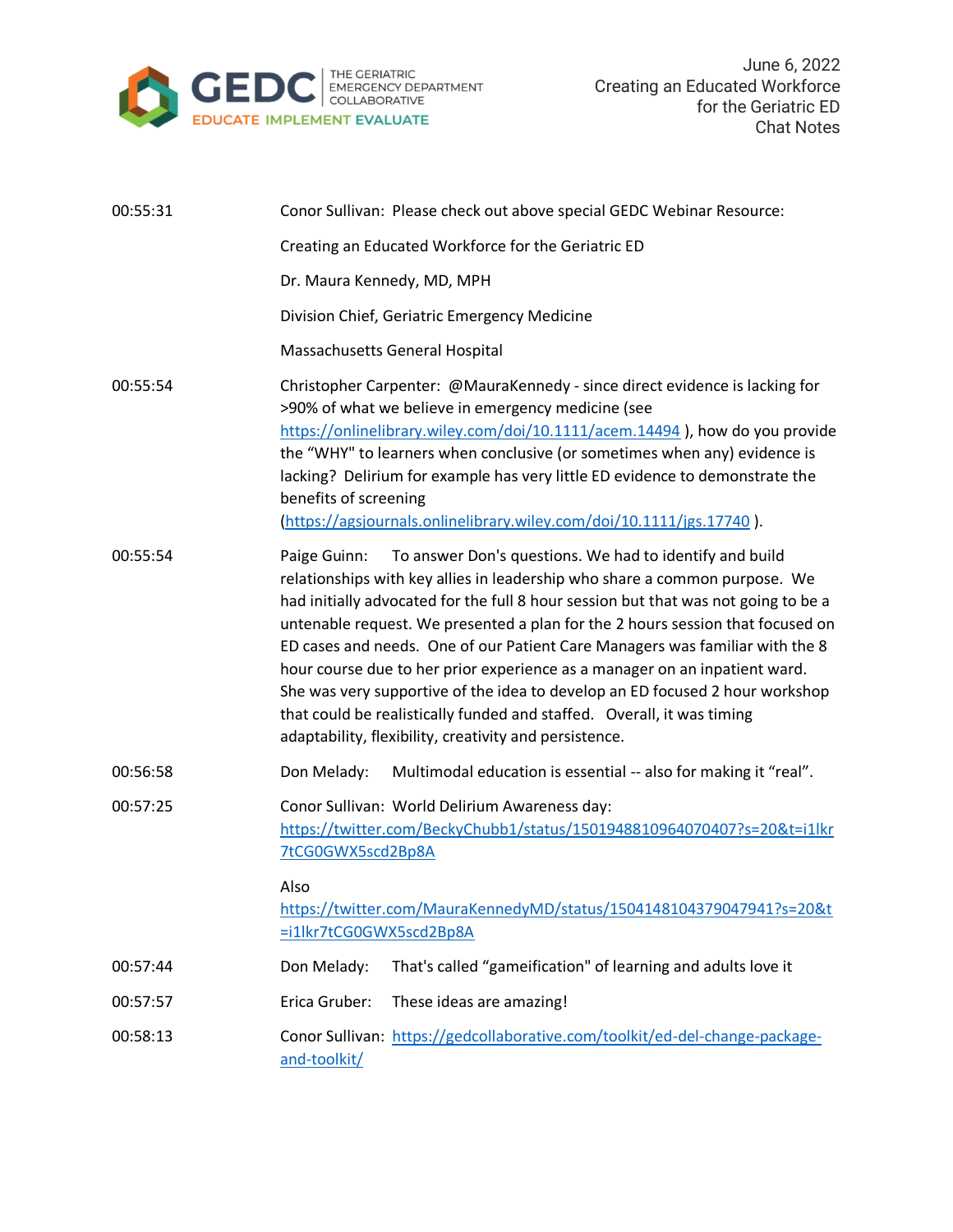

| 00:58:42 | Be sure to check out the ED-DEL implementation kit. It literally<br>Ula Hwang:<br>has everything you need to implement ED Delirium care. Presentations too!                                                                                                                                                                                                                                                                                                                                                                                                                                                                                                                                                                                                                                                            |
|----------|------------------------------------------------------------------------------------------------------------------------------------------------------------------------------------------------------------------------------------------------------------------------------------------------------------------------------------------------------------------------------------------------------------------------------------------------------------------------------------------------------------------------------------------------------------------------------------------------------------------------------------------------------------------------------------------------------------------------------------------------------------------------------------------------------------------------|
| 00:59:35 | Conor Sullivan: System-wide Implementation Falls Assessment                                                                                                                                                                                                                                                                                                                                                                                                                                                                                                                                                                                                                                                                                                                                                            |
|          | Suzie Ryer, DPT GCS,                                                                                                                                                                                                                                                                                                                                                                                                                                                                                                                                                                                                                                                                                                                                                                                                   |
|          | Geriatric Physiotherapy Clinical Specialist,                                                                                                                                                                                                                                                                                                                                                                                                                                                                                                                                                                                                                                                                                                                                                                           |
|          | Project Coordinator,                                                                                                                                                                                                                                                                                                                                                                                                                                                                                                                                                                                                                                                                                                                                                                                                   |
|          | Advocate Aurora Health Wisconsin and Illinois                                                                                                                                                                                                                                                                                                                                                                                                                                                                                                                                                                                                                                                                                                                                                                          |
| 00:59:49 | Pam Martin:<br>May is Older American Month and October 1st is International<br>Day of Older Adults.                                                                                                                                                                                                                                                                                                                                                                                                                                                                                                                                                                                                                                                                                                                    |
| 01:01:52 | to our guests and panelists -- if you can please stay on for ten<br>Don Melady:<br>minutes for a de-brief.                                                                                                                                                                                                                                                                                                                                                                                                                                                                                                                                                                                                                                                                                                             |
| 01:02:03 | you can also use other holidays for targeted education. For<br>Pam Martin:<br>Valentine's Day, we had a basket with candy with a sign "For the LOVE of older<br>adults, please complete the delirium screen". This was a great way to remind<br>staff with about delirium                                                                                                                                                                                                                                                                                                                                                                                                                                                                                                                                              |
| 01:02:08 | Allie Piatkowski:<br>Happy to share resources and look into doing a blog<br>post                                                                                                                                                                                                                                                                                                                                                                                                                                                                                                                                                                                                                                                                                                                                       |
| 01:02:43 | Maura Kennedy:<br>Chris Carpenter asked an important question and a hard<br>one. There is little evidence in the ED that if we diagnose delirium there is<br>something we can do to decrease the severity or duration of delirium. So the<br>"WHY" for screening for me is less evidence based and more patient based: 1)<br>25% of ED patients with delirium are discharged to home - most without<br>recognizing it. If you are going to discharge some with delirium home, than you<br>need to make sure you have a save discharge plan and education the<br>family/caregivers. 2) caring for patients with delirium (whether hyper or<br>hypoactive) takes more work by nurses and/or PCAs - so they need MORE<br>attention - whether in the ED or inpatient. Diagnosing delirium helps to get<br>those resources. |
| 01:06:45 | Conor Sullivan: Tony Rosen, MD, MPH                                                                                                                                                                                                                                                                                                                                                                                                                                                                                                                                                                                                                                                                                                                                                                                    |
|          | Department of Emergency Medicine,                                                                                                                                                                                                                                                                                                                                                                                                                                                                                                                                                                                                                                                                                                                                                                                      |
|          | Division of Geriatric Emergency Medicine                                                                                                                                                                                                                                                                                                                                                                                                                                                                                                                                                                                                                                                                                                                                                                               |
|          | New York-Presbyterian Hospital                                                                                                                                                                                                                                                                                                                                                                                                                                                                                                                                                                                                                                                                                                                                                                                         |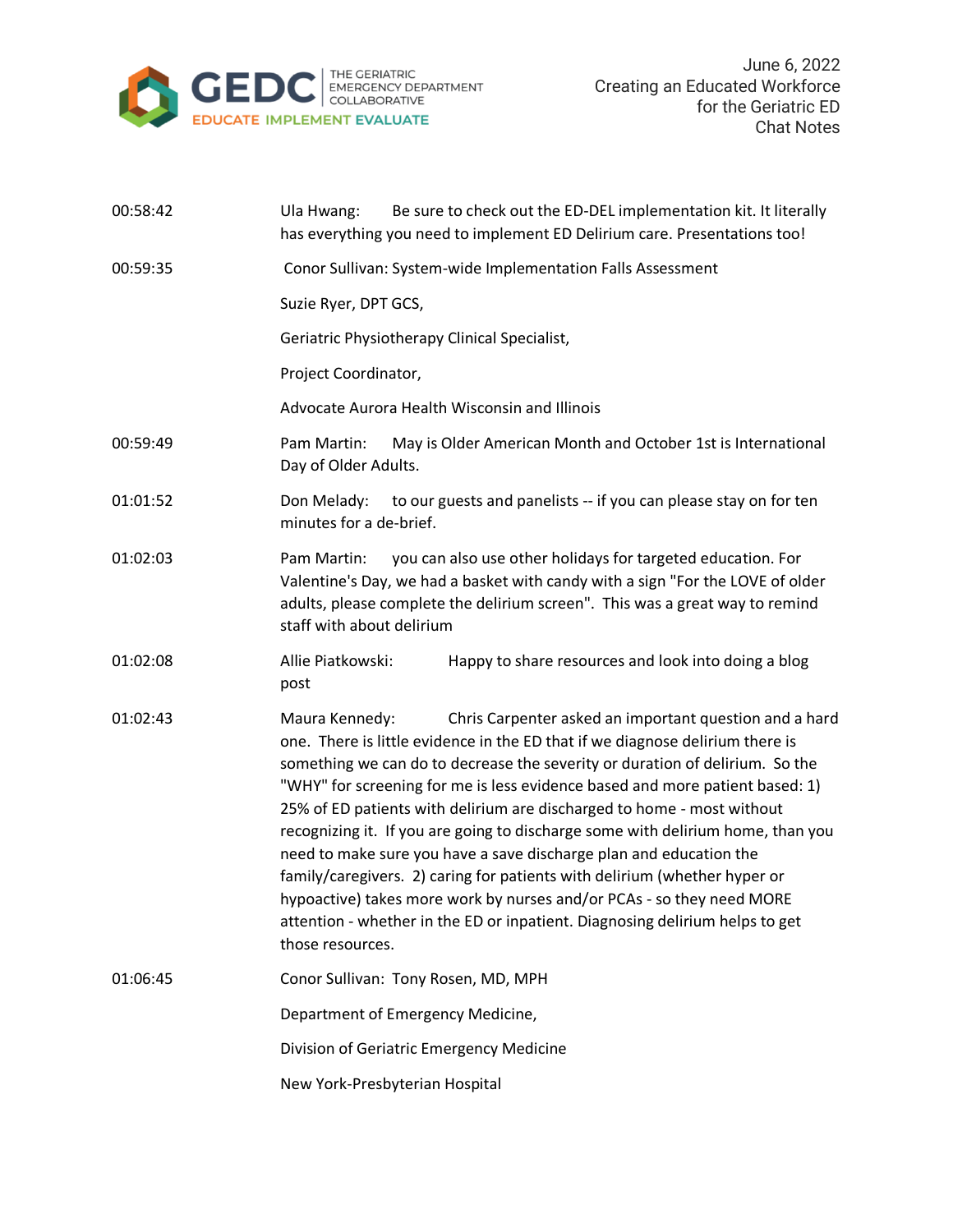

Weill Cornell Medicine

GEDC Teaching Faculty

EMED Toolkit:

[https://gedcollaborative.com/toolkit/elder-mistreatment-emergency](https://gedcollaborative.com/toolkit/elder-mistreatment-emergency-department-toolkit/)[department-toolkit/](https://gedcollaborative.com/toolkit/elder-mistreatment-emergency-department-toolkit/)

- 01:08:14 Ula Hwang: Note to GEDC Core If we can get CME attached to our education modules, more likely for people to use. I had that request made (again) last week.
- 01:08:57 Laura Vanderhill: World Elder Abuse Awareness Day is June 15: <https://eldermistreatment.usc.edu/weaad-home/>
- 01:09:25 Pam Martin: Chris, with the high levels of boarding in the ED, I use that as part of the "WHY"- early identification, treatment, and prevention reducing inpatient LOS which increases through put
- 01:10:25 Don Melady: I have some comments about that -- talk later.
- 01:10:29 Conor Sullivan: EMED Toolkit:

[https://gedcollaborative.com/toolkit/elder-mistreatment-emergency](https://gedcollaborative.com/toolkit/elder-mistreatment-emergency-department-toolkit/)[department-toolkit/](https://gedcollaborative.com/toolkit/elder-mistreatment-emergency-department-toolkit/)

We encourage anybody with questions to reach out to the Collaboratory (ncaem@EDC.org ),

Tony Rosen (aer2006@med.cornell.edu )

or the GEDC team (laura\_stabler@med.unc.edu , conor\_sullivan@med.unc.edu)

More than happy to help interested sites determine whether the Toolkit is right for them.

[https://gedcollaborative.com/toolkit/elder-mistreatment-emergency](https://gedcollaborative.com/toolkit/elder-mistreatment-emergency-department-toolkit/)[department-toolkit/](https://gedcollaborative.com/toolkit/elder-mistreatment-emergency-department-toolkit/)

01:10:49 Conor Sullivan: EMED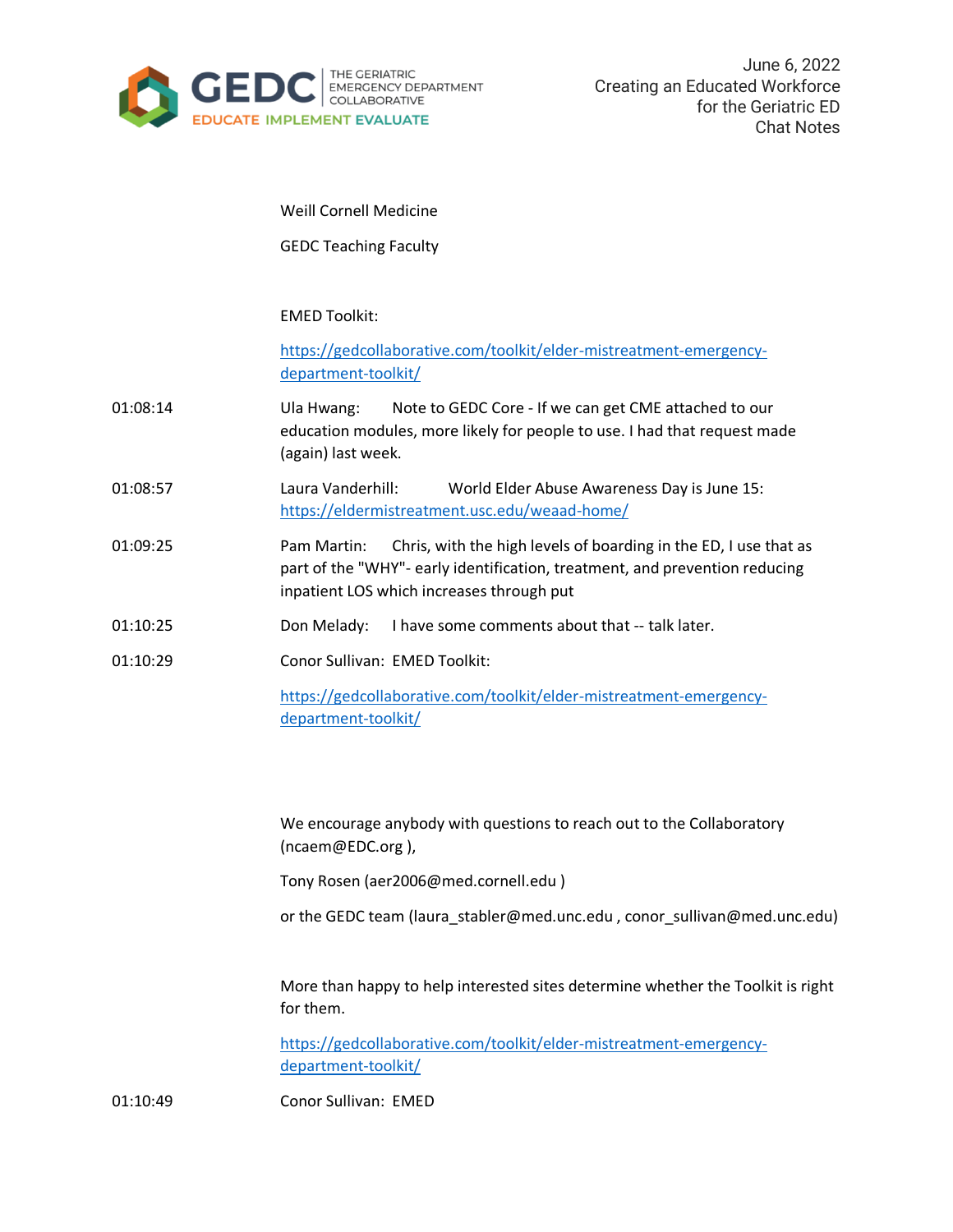

|          | -About the Elder Mistreatment Emergency Department Toolkit                                                                                                                                                                                                                                                                                                                 |
|----------|----------------------------------------------------------------------------------------------------------------------------------------------------------------------------------------------------------------------------------------------------------------------------------------------------------------------------------------------------------------------------|
|          | -Elder Mistreatment Emergency Department Staff Survey                                                                                                                                                                                                                                                                                                                      |
|          | -Elder Mistreatment Screening and Response Tools (EM-SART)                                                                                                                                                                                                                                                                                                                 |
|          | Elder Mistreatment Community Connections Roadmap                                                                                                                                                                                                                                                                                                                           |
|          | <b>Online Training Modules</b>                                                                                                                                                                                                                                                                                                                                             |
| 01:11:21 | Christopher Carpenter: @Pam - is there published research demonstrating that<br>early identification of delirium in the ED reduces inpatient length of stay? It<br>seems that research would be challenging until we know WHICH interventions<br>effectively treat or prevent delirium in the ED which we currently do not<br>(https://pubmed.ncbi.nlm.nih.gov/35274738/). |
| 01:12:27 | Sharon Lovato: I am interested in locating the survey used to identify the gaps<br>in staff education. Please send a link. Thank you                                                                                                                                                                                                                                       |
| 01:12:39 | Conor Sullivan: From Tony: https://elderabuseemergency.org/ElderWP/                                                                                                                                                                                                                                                                                                        |
| 01:13:28 | Maura Kennedy:<br>Having patients be a part of the education can be very<br>powerful too!                                                                                                                                                                                                                                                                                  |
| 01:13:29 | Ula Hwang:<br>link to ED Elder Mistreament assessment profile:<br>https://gedcollaborative.com/wp-<br>content/uploads/2022/02/ED StaffSurvey ElderMistreatmentToolkit Feb2022.<br>pdf                                                                                                                                                                                      |
| 01:13:47 | Conor Sullivan: Sharon: EMED Toolkit:                                                                                                                                                                                                                                                                                                                                      |
|          | https://gedcollaborative.com/toolkit/elder-mistreatment-emergency-<br>department-toolkit/                                                                                                                                                                                                                                                                                  |
|          | <b>EMED</b>                                                                                                                                                                                                                                                                                                                                                                |
|          | -About the Elder Mistreatment Emergency Department Toolkit                                                                                                                                                                                                                                                                                                                 |
|          | -Elder Mistreatment Emergency Department Staff Survey                                                                                                                                                                                                                                                                                                                      |
|          | -Elder Mistreatment Screening and Response Tools (EM-SART)                                                                                                                                                                                                                                                                                                                 |
|          |                                                                                                                                                                                                                                                                                                                                                                            |

-Elder Mistreatment Community Connections Roadmap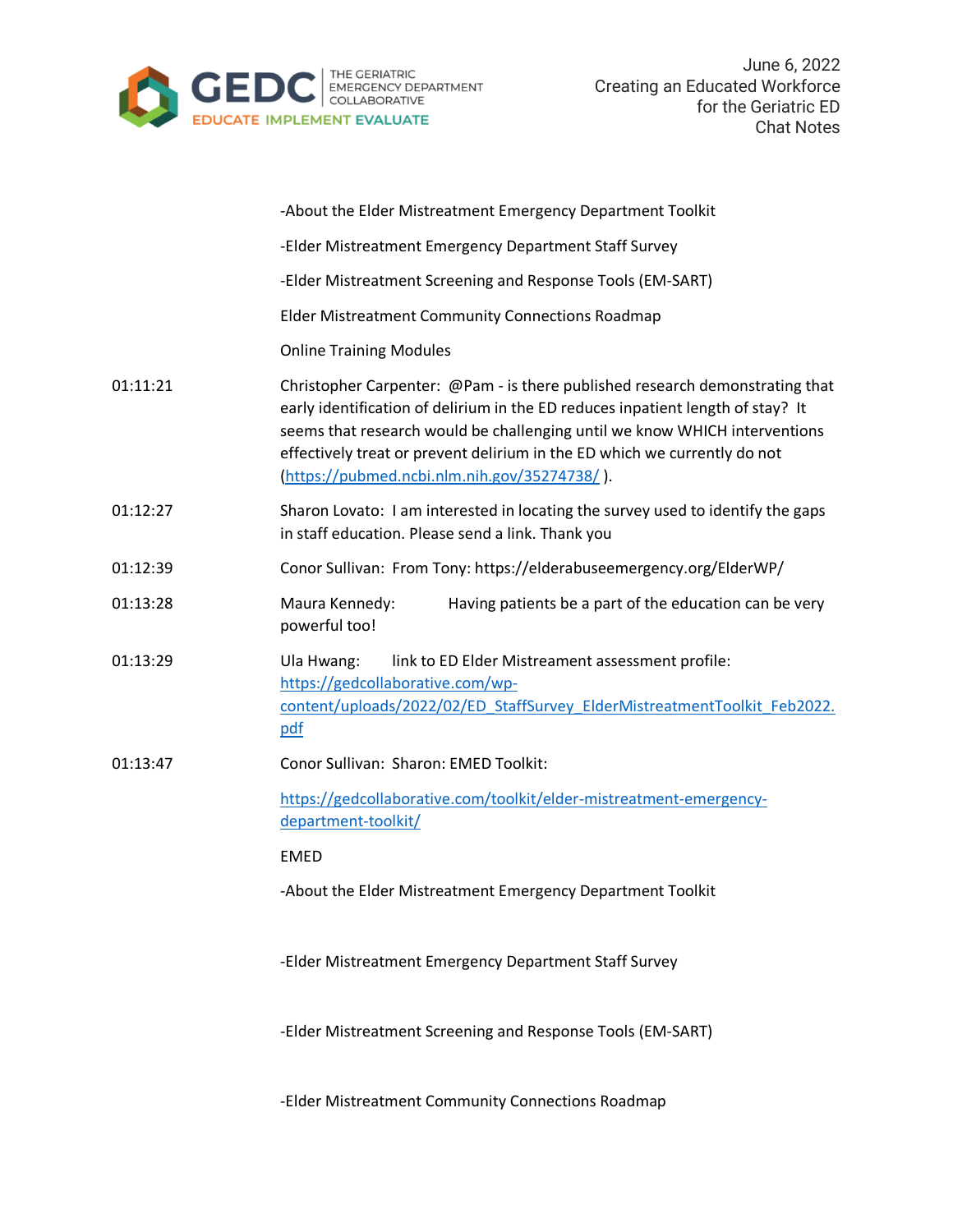

-Online Training Modules

| 01:14:04 | Interdisciplinary: We do "in situ simulation education" in our<br>Don Melady:<br>department with ALL staff while on shift -- it's a flashmob approach to education<br>-- a recent one was on management of the agitated older person bringing<br>together security, nursing, housekeeping nurses doctors and SWs.                                                                              |
|----------|------------------------------------------------------------------------------------------------------------------------------------------------------------------------------------------------------------------------------------------------------------------------------------------------------------------------------------------------------------------------------------------------|
| 01:15:18 | I suspect Tony "sneaks" spinach into deserts for his<br>Maura Kennedy:<br>children. :)                                                                                                                                                                                                                                                                                                         |
| 01:15:24 | *desserts*<br>Maura Kennedy:                                                                                                                                                                                                                                                                                                                                                                   |
| 01:15:35 | Conor Sullivan: GERI-VET Program                                                                                                                                                                                                                                                                                                                                                               |
|          | Dr. Colleen McQuown,                                                                                                                                                                                                                                                                                                                                                                           |
|          | Director Geriatric ED Program,                                                                                                                                                                                                                                                                                                                                                                 |
|          | Louis Stokes Cleveland VA Medical Center                                                                                                                                                                                                                                                                                                                                                       |
| 01:16:08 | Tony Rosen:<br>I try to sneak them into both -- but not always with great<br>success!!!                                                                                                                                                                                                                                                                                                        |
| 01:16:35 | Colleen McQuown:<br>https://institutionalrepository.aah.org/jgem/vol2/iss12/2/                                                                                                                                                                                                                                                                                                                 |
| 01:16:53 | Don Melady:<br>This is an amazing programme that turns folks who had no<br>geriatric background into "experts" in older person care.                                                                                                                                                                                                                                                           |
| 01:17:21 | Conor Sullivan: https://institutionalrepository.aah.org/jgem/vol2/iss12/2/                                                                                                                                                                                                                                                                                                                     |
| 01:17:45 | Conor Sullivan: Intermediate Care Technicians-A Novel Workforce for Veterans<br><b>Affairs Geriatric Emergency Departments</b>                                                                                                                                                                                                                                                                 |
| 01:18:13 | Lori Ritter:<br>What hearing amplifier do you use?                                                                                                                                                                                                                                                                                                                                             |
| 01:20:22 | @lori ritter-there are two big buckets for amplifiers:<br>Maura Kennedy:<br>inexpensive small ones (\$15, posey amplifer is an example) that we leave with<br>patient and more expensive high quality (\$70- superear is an example) units<br>with single use ear buds. Ultimately the latter might be more cost effective- but<br>requires more work to "recover" and clean between patients. |
| 01:21:30 | Conor Sullivan: Development of Geriatric Competencies for Emergency<br>Medicine Residents Using an Expert Consensus Process                                                                                                                                                                                                                                                                    |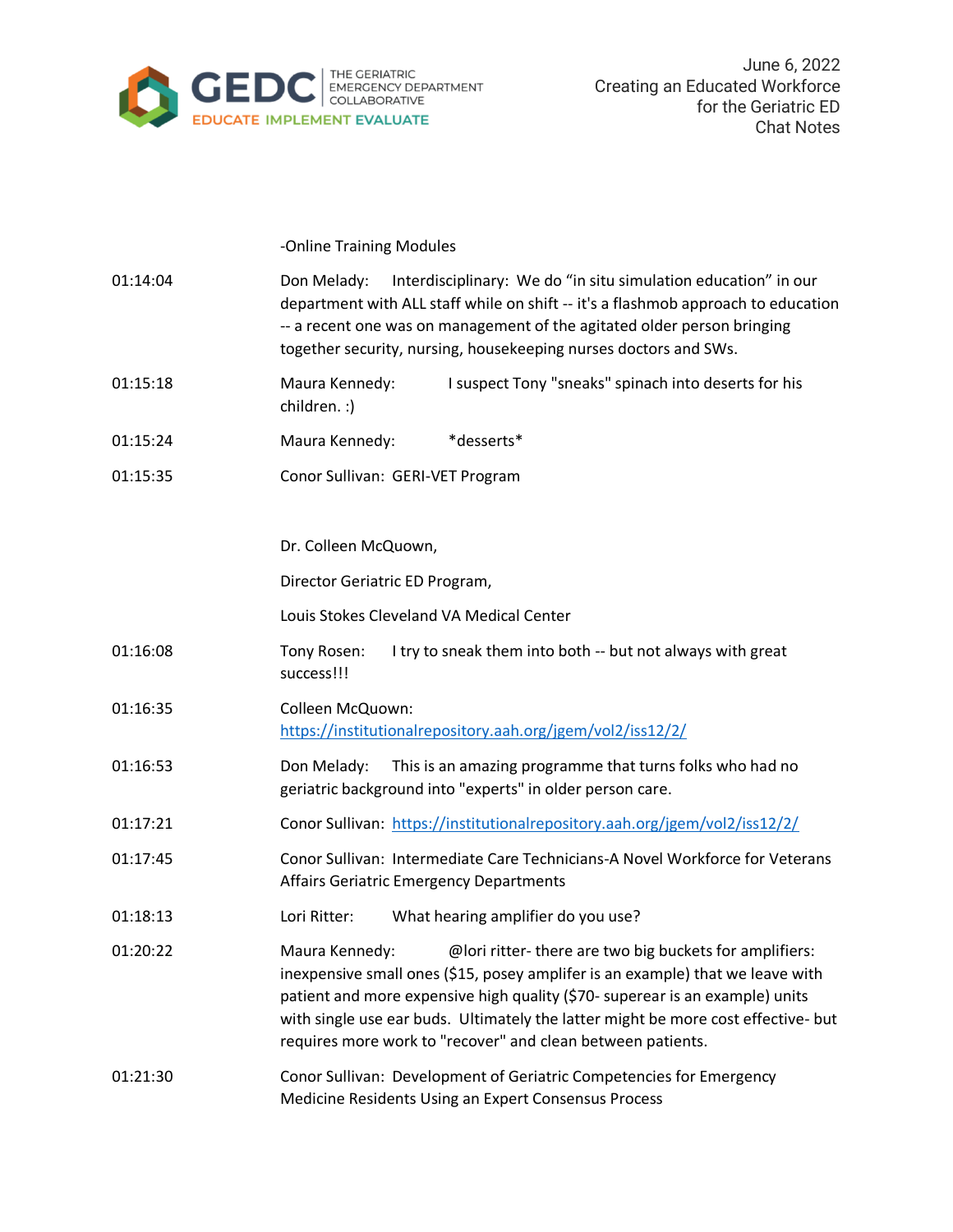

Teresita M. Hogan, MD, Eve D. Losman, MD, Christopher R. Carpenter, MD, et al..

Dr. Hogan's original research

<https://www.ncbi.nlm.nih.gov/pmc/articles/PMC3221481/>

A website for education for doctors and nurses in the ED

## <https://geri-em.com/>

- 01:21:32 Lori Ritter: We are using the 'Turbo Ear' which is great and in the inexpensive bucket. But, no longer being produced due to inability to obtain needed 'chip'. We are now searching for new
- 01:23:05 Maura Kennedy: @lori we transitioned to the posey amplifier that way it goes upstairs with patient if admitted (delirium prevention 101!) or home with them if they go home.
- 01:23:17 Pam Martin: For nursing and ancillary staff the ENa courses and the NICHE courses are great resources for education
- 01:23:55 Conor Sullivan: Additionally, check out essential GED Resources on the GEDC websit[e https://gedcollaborative.com/resources/](https://gedcollaborative.com/resources/)
- 01:24:22 Conor Sullivan: [https://www.cambridge.org/core/books/creating-a-geriatric](https://www.cambridge.org/core/books/creating-a-geriatric-emergency-department/8A860CD9BADB4E1C1509BDB49B814159)[emergency-department/8A860CD9BADB4E1C1509BDB49B814159](https://www.cambridge.org/core/books/creating-a-geriatric-emergency-department/8A860CD9BADB4E1C1509BDB49B814159)
- 01:24:48 Conor Sullivan: Website resources :

[https://gedcollaborative.com/article/geriatric-emergency-medicine](https://gedcollaborative.com/article/geriatric-emergency-medicine-educational-resources-for-allied-health-care-providers/)[educational-resources-for-allied-health-care-providers/](https://gedcollaborative.com/article/geriatric-emergency-medicine-educational-resources-for-allied-health-care-providers/)

Other resources:

Specifically for Allied HCP

<http://eddelirium.org/delirium-assessment/assessment-overview/>

01:25:04 Colleen McQuown: Hearing amplifiers: We use Reizen but are switching to Pocket talker (based on what we can order)